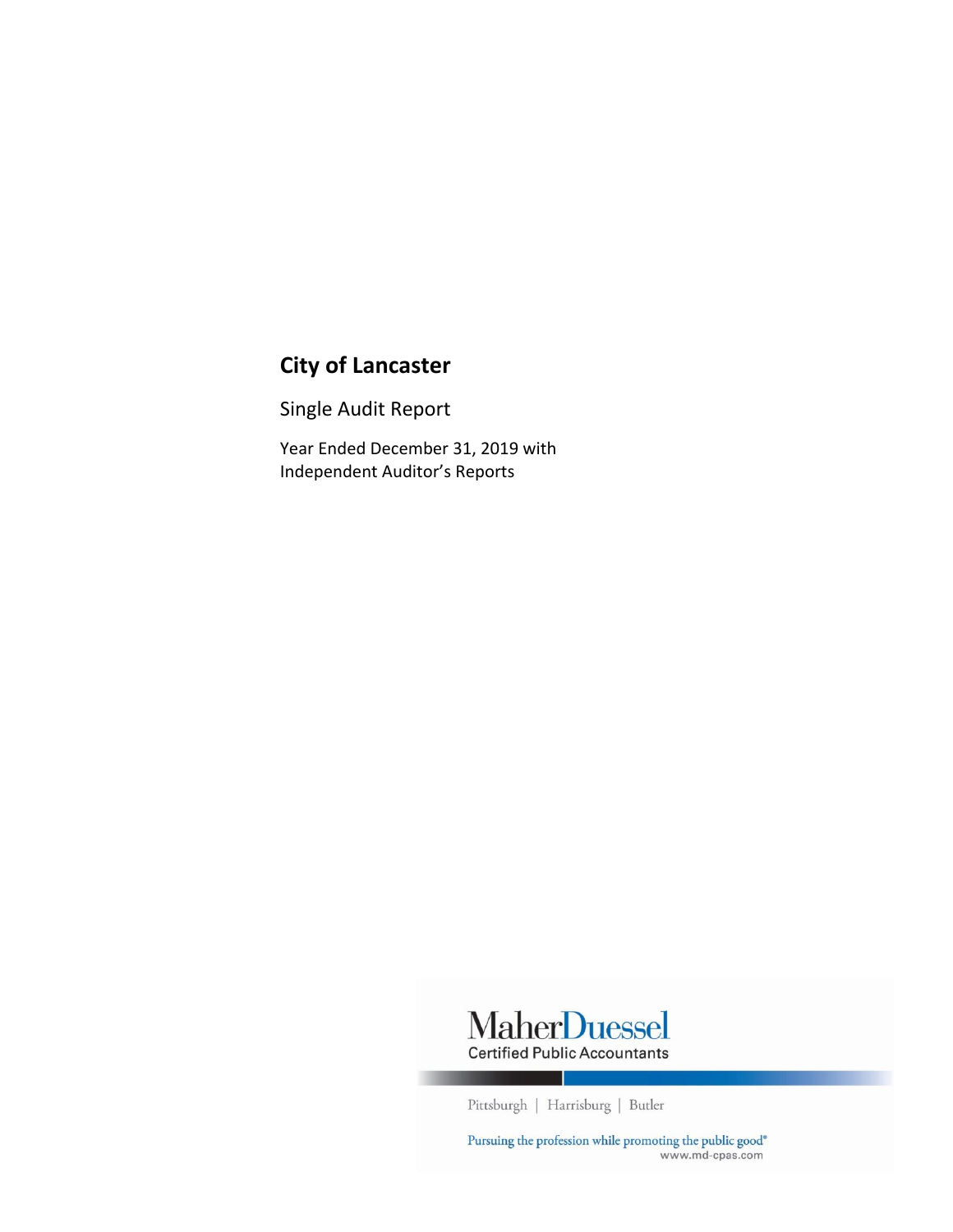### YEAR ENDED DECEMBER 31, 2019

### TABLE OF CONTENTS

| Independent Auditor's Report on Internal Control over Financial Reporting<br>and on Compliance and Other Matters Based on an Audit of Financial<br>Statements Performed in Accordance with Government Auditing<br><b>Standards</b> | 1  |
|------------------------------------------------------------------------------------------------------------------------------------------------------------------------------------------------------------------------------------|----|
| Independent Auditor's Report on Compliance for the Major Program and<br>on Internal Control over Compliance Required by the Uniform<br>Guidance                                                                                    | 3  |
| Schedule of Expenditures of Federal Awards                                                                                                                                                                                         | 6  |
| Note to Schedule of Expenditures of Federal Awards                                                                                                                                                                                 | 8  |
| Schedule of Findings and Questioned Costs                                                                                                                                                                                          | 9  |
| Summary Schedule of Prior Audit Findings                                                                                                                                                                                           | 11 |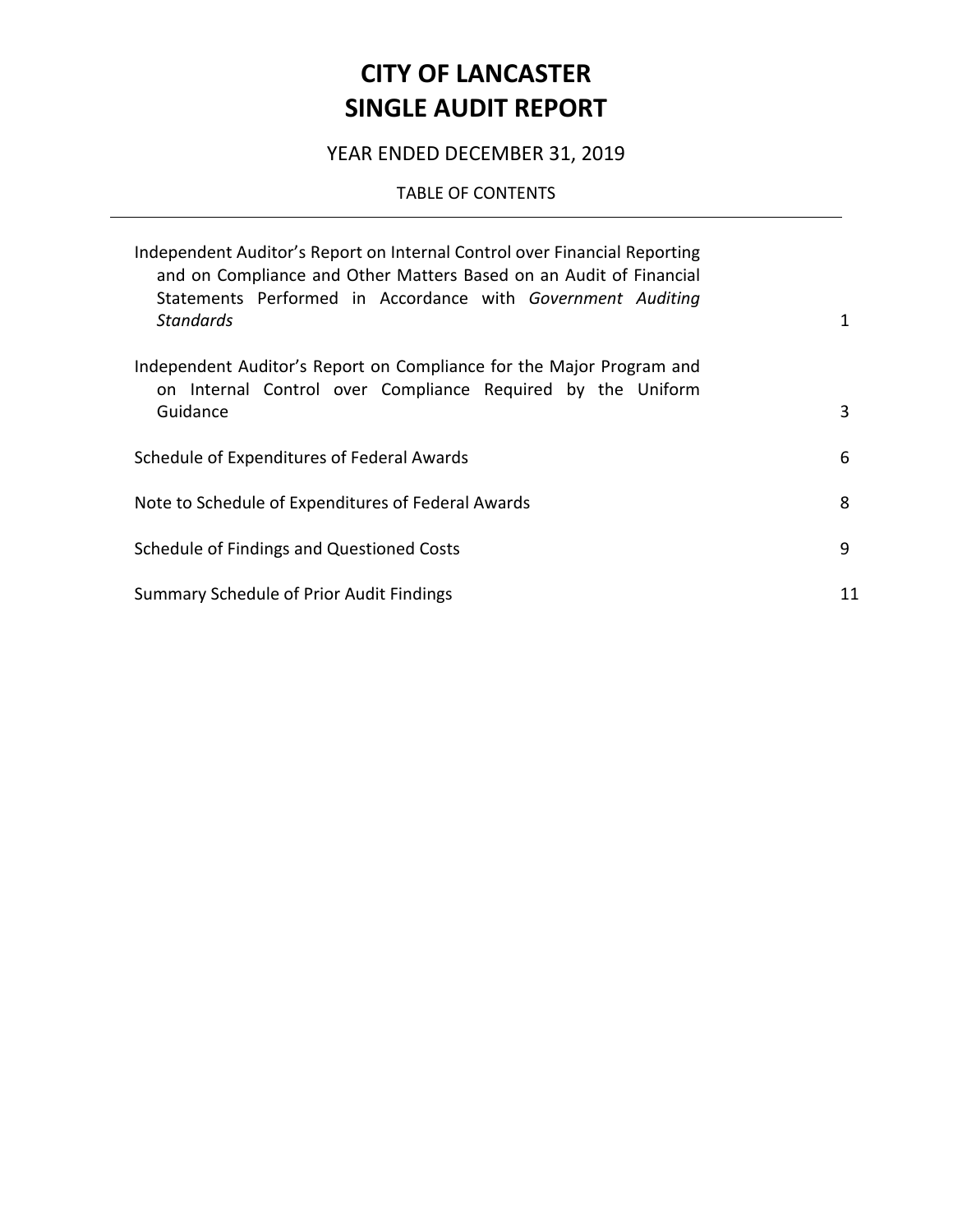# **MaherDuessel**

### **Independent Auditor's Report on Internal Control over Financial Reporting and on Compliance and Other Matters Based on an Audit of Financial Statements Performed in Accordance with** *Government Auditing Standards*

**To the Honorable Danene Sorace, Mayor and Members of City Council City of Lancaster, Pennsylvania** 

We have audited, in accordance with the auditing standards generally accepted in the United States of America and the standards applicable to financial audits contained in *Government Auditing Standards*  issued by the Comptroller General of the United States, the financial statements of the governmental activities, the business‐type activities, the aggregate discretely presented component units, each major fund, and the aggregate remaining fund information of the City of Lancaster,

Pennsylvania (City), as of and for the year ended December 31, 2019, and the related notes to the financial statements, which collectively comprise the City's basic financial statements, and have issued our report thereon dated August 27, 2020. Our report includes a reference to other auditors who audited the financial statements of the Lancaster Industrial Development Authority, the Lancaster Recreation Commission, the Redevelopment Authority of the City of Lancaster, the Lancaster Downtown Investment District Authority, the City of Lancaster Land Bank Authority, and the City of Lancaster City Revitalization and Improvement Zone Authority, as described in our report on the City's financial statements. This report does not include the results of the other auditors' testing of internal control over financial reporting or compliance and other matters that are reported on separately by those auditors. The financial statements of the Parking Authority of the City of Lancaster, the Redevelopment Authority of the City of Lancaster, the Lancaster Downtown Investment District Authority, and the City of Lancaster Land Bank Authority were not audited in accordance with *Government Auditing Standards* and, accordingly, this report does not include reporting on internal control over financial reporting or instances of reportable noncompliance associated with the Parking Authority of the City of Lancaster, the Redevelopment Authority of the City of Lancaster, the Lancaster Downtown Investment District Authority, and the City of Lancaster Land Bank Authority.

### **Internal Control over Financial Reporting**

In planning and performing our audit of the financial statements, we considered the City's internal control over financial reporting (internal control) to determine the audit procedures that are appropriate in the circumstances for the purpose of expressing our opinions on the financial statements, but not for the purpose of expressing an opinion on the effectiveness of the City's internal control. Accordingly, we do not express an opinion on the effectiveness of the City's internal control.

A deficiency in internal control exists when the design or operation of a control does not allow management or employees, in the normal course of performing their assigned functions, to prevent, or detect and correct, misstatements on a timely basis. A material weakness is a deficiency, or a combination of deficiencies, in internal control such that there is a reasonable possibility that a material misstatement of the entity's financial statements will not be prevented, or detected and corrected on a timely basis. A significant deficiency is a deficiency, or a combination of deficiencies, in internal control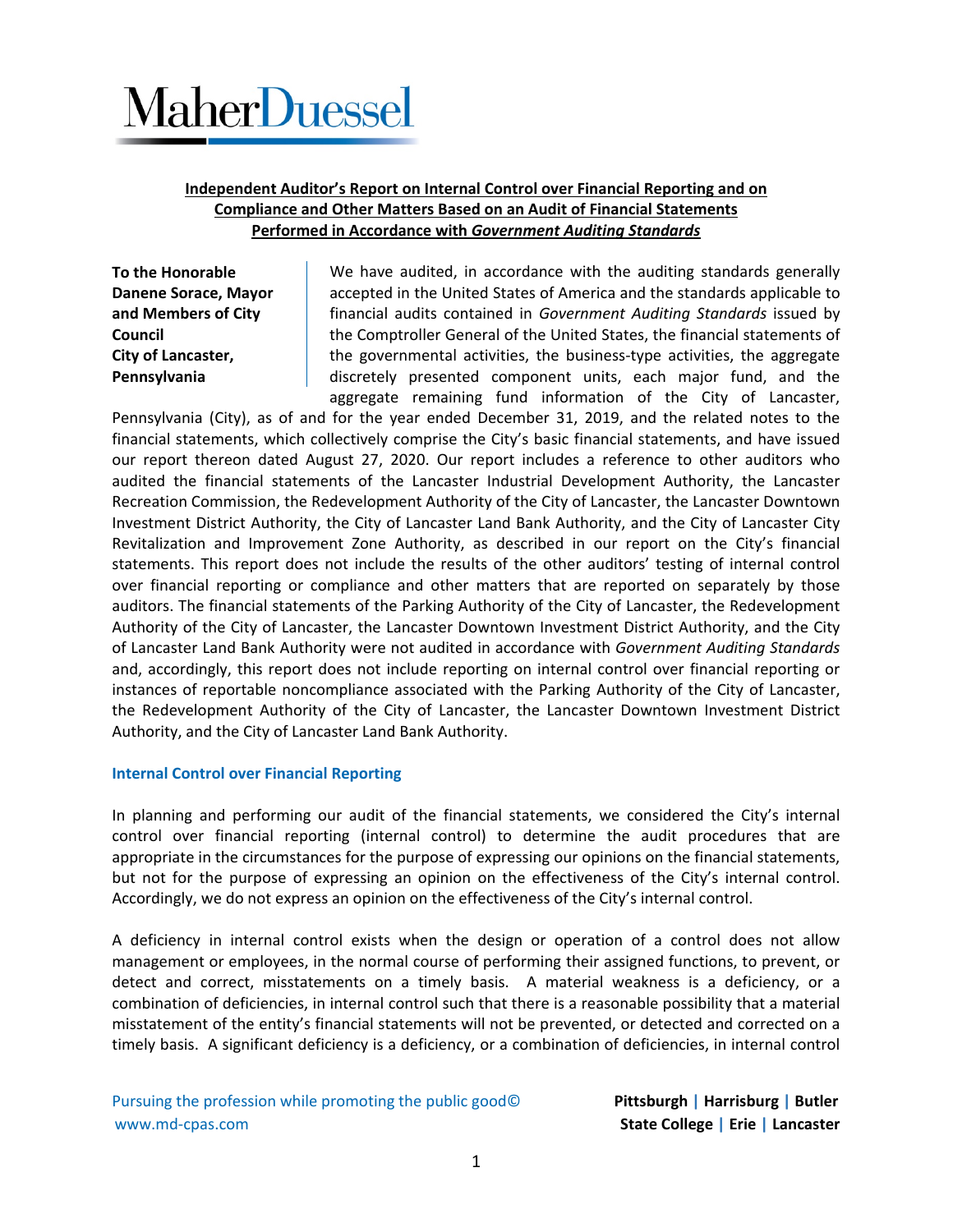To the Honorable Danene Sorace, Mayor and Members of City Council City of Lancaster, Pennsylvania Independent Auditor's Report on Internal Control over Financial Reporting

that is less severe than a material weakness, yet important enough to merit attention by those charged with governance.

Our consideration of internal control was for the limited purpose described in the first paragraph of this section and was not designed to identify all deficiencies in internal control that might be material weaknesses or significant deficiencies and therefore, material weaknesses or significant deficiencies may exist that have not been identified. We did identify a certain deficiency in internal control, described in the accompanying schedule of findings and questioned costs as Finding 2019‐001, that we consider to be a material weakness.

#### **Compliance and Other Matters**

As part of obtaining reasonable assurance about whether the City's financial statements are free from material misstatement, we performed tests of its compliance with certain provisions of laws, regulations, contracts, and grant agreements, noncompliance with which could have a direct and material effect on the determination of financial statement amounts. However, providing an opinion on compliance with those provisions was not an objective of our audit and, accordingly, we do not express such an opinion. The results of our tests disclosed instances of noncompliance or other matters that are required to be reported under *Government Auditing Standards* and which are described in the accompanying schedule of findings and questioned costs as Finding 2019‐001.

#### **City's Response to Finding**

The City's response to the finding identified in our audit is described in the accompanying schedule of findings and questioned costs. The City's response was not subjected to the auditing procedures applied in the audit of the financial statements and, accordingly, we express no opinion on it.

#### **Purpose of this Report**

The purpose of this report is solely to describe the scope of our testing of internal control and compliance and the results of that testing, and not to provide an opinion on the effectiveness of the entity's internal control or on compliance. This report is an integral part of an audit performed in accordance with *Government Auditing Standards*  in considering the entity's internal control and compliance. Accordingly, this communication is not suitable for any other purpose.

*Maher Duessel*

Harrisburg, Pennsylvania August 27, 2020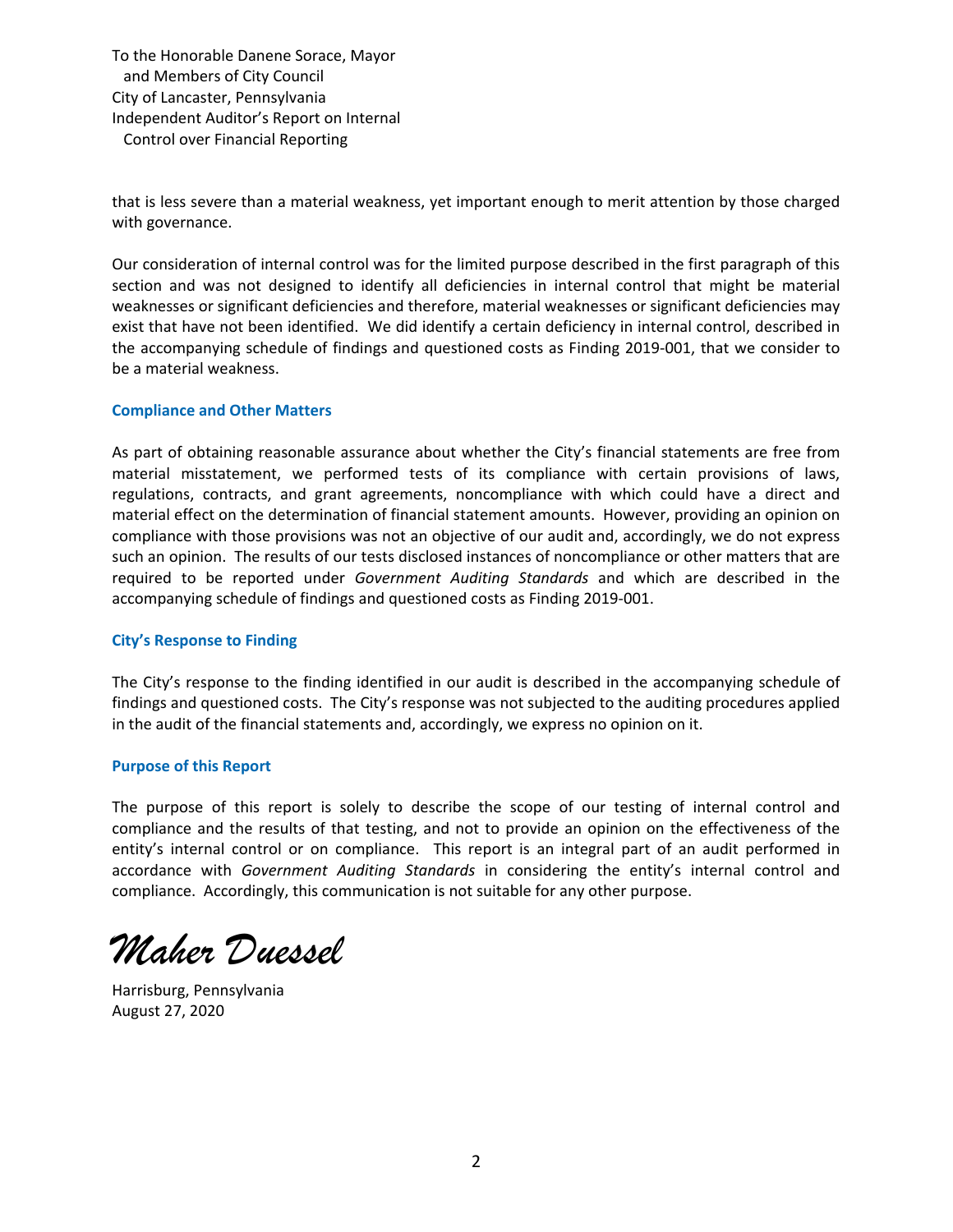

### **Independent Auditor's Report on Compliance for the Major Program and on Internal Control over Compliance Required by the Uniform Guidance**

**To the Honorable Danene Sorace, Mayor and Members of City Council City of Lancaster, Pennsylvania** 

### **Report on Compliance for the Major Federal Program**

We have audited the City of Lancaster, Pennsylvania's (City) compliance with the types of compliance requirements described in the U.S. Office of Management and Budget

(OMB) *Compliance Supplement* that could have a direct and material effect on the City's major federal program for the year ended December 31, 2019. The City's major federal program is identified in the summary of auditor's results section of the accompanying schedule of findings and questioned costs.

### *Management's Responsibility*

Management is responsible for compliance with federal statutes, regulations, and the terms and conditions of its federal awards applicable to its federal programs.

### *Auditor's Responsibility*

Our responsibility is to express an opinion on compliance for the City's major federal program based on our audit of the types of compliance requirements referred to above. We conducted our audit of compliance in accordance with auditing standards generally accepted in the United States of America; the standards applicable to financial audits contained in *Government Auditing Standards*, issued by the Comptroller General of the United States; and the audit requirements of Title 2 U.S. *Code of Federal Regulations* Part 200, *Uniform Administrative Requirements, Cost Principles, and Audit Requirements for Federal Awards*  (Uniform Guidance). Those standards and the Uniform Guidance require that we plan and perform the audit to obtain reasonable assurance about whether noncompliance with the types of compliance requirements referred to above that could have a direct and material effect on a major federal program occurred. An audit includes examining, on a test basis, evidence about the City's compliance with those requirements and performing such other procedures as we considered necessary in the circumstances.

We believe that our audit provides a reasonable basis for our opinion on compliance for the major federal program. However, our audit does not provide a legal determination of the City's compliance.

www.md-cpas.com Pursuing the profession while promoting the public good© **Pittsburgh | Harrisburg | Butler**

State College | Erie | Lancaster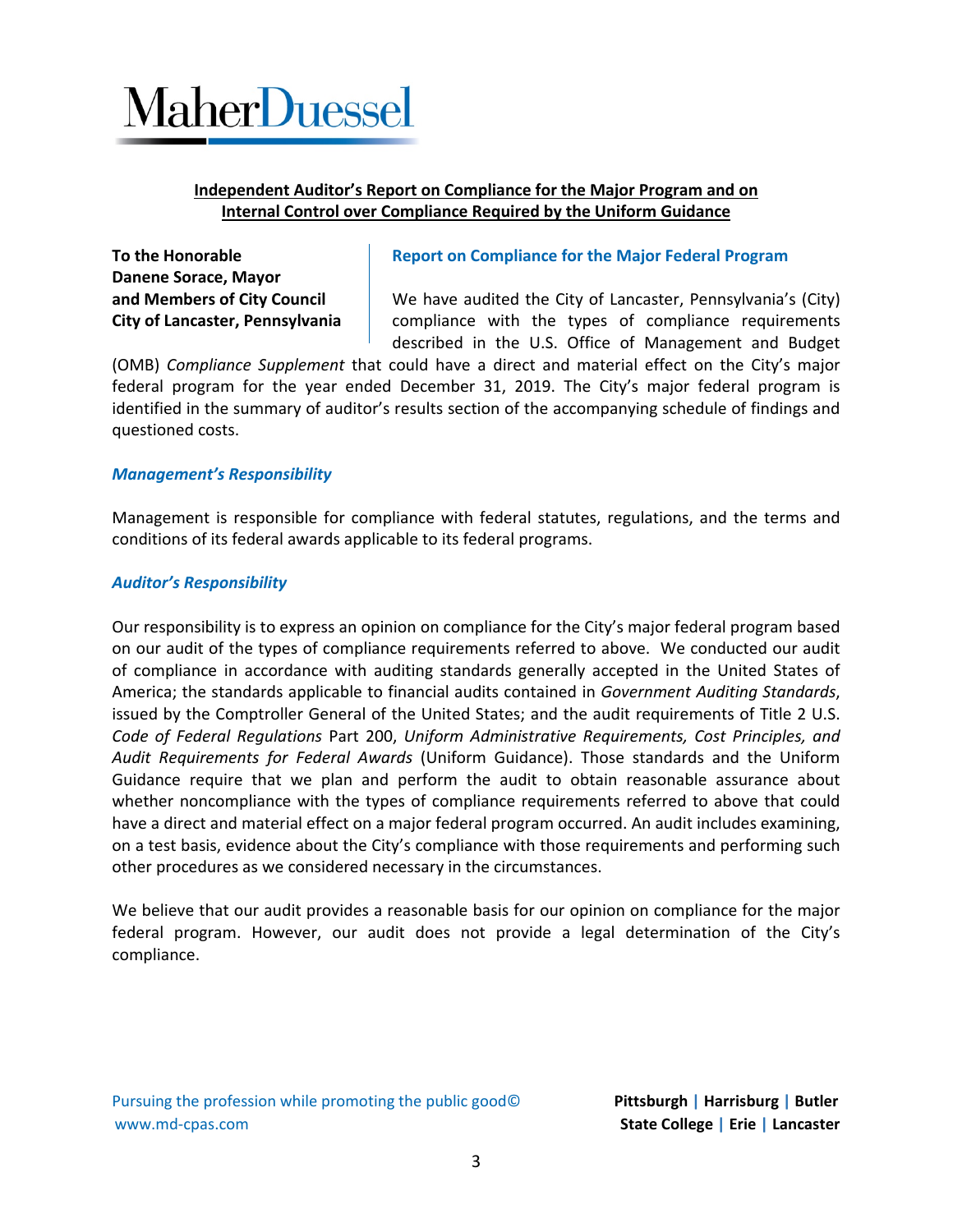To the Honorable Danene Sorace, Mayor and Members of City Council City of Lancaster, Pennsylvania Independent Auditor's Report on Compliance for the Major Program

#### *Opinion on the Major Federal Program*

In our opinion, the City complied, in all material respects, with the types of compliance requirements referred to above that could have a direct and material effect on its major federal program for the year ended December 31, 2019.

#### **Report on Internal Control over Compliance**

Management of the City is responsible for establishing and maintaining effective internal control over compliance with the types of compliance requirements referred to above. In planning and performing our audit of compliance, we considered the City's internal control over compliance with the types of requirements that could have a direct and material effect on the major federal program to determine the auditing procedures that are appropriate in the circumstances for the purpose of expressing an opinion on compliance for the major federal program and to test and report on internal control over compliance in accordance with the Uniform Guidance, but not for the purpose of expressing an opinion on the effectiveness of internal control over compliance. Accordingly, we do not express an opinion on the effectiveness of the City's internal control over compliance.

A deficiency in internal control over compliance exists when the design or operation of a control over compliance does not allow management or employees, in the normal course of performing their assigned functions, to prevent, or detect and correct, noncompliance with a type of compliance requirement of a federal program on a timely basis. A material weakness in internal control over compliance is a deficiency, or combination of deficiencies, in internal control over compliance, such that there is a reasonable possibility that material noncompliance with a type of compliance requirement of a federal program will not be prevented, or detected and corrected, on a timely basis. A significant deficiency in internal control over compliance is a deficiency, or a combination of deficiencies, in internal control over compliance with a type of compliance requirement of a federal program that is less severe than a material weakness in internal control over compliance, yet important enough to merit attention by those charged with governance.

Our consideration of internal control over compliance was for the limited purpose described in the first paragraph of this section and was not designed to identify all deficiencies in internal control over compliance that might be material weaknesses or significant deficiencies. We did not identify any deficiencies in internal control that we consider to be material weaknesses. However, material weaknesses any exist that have not been identified.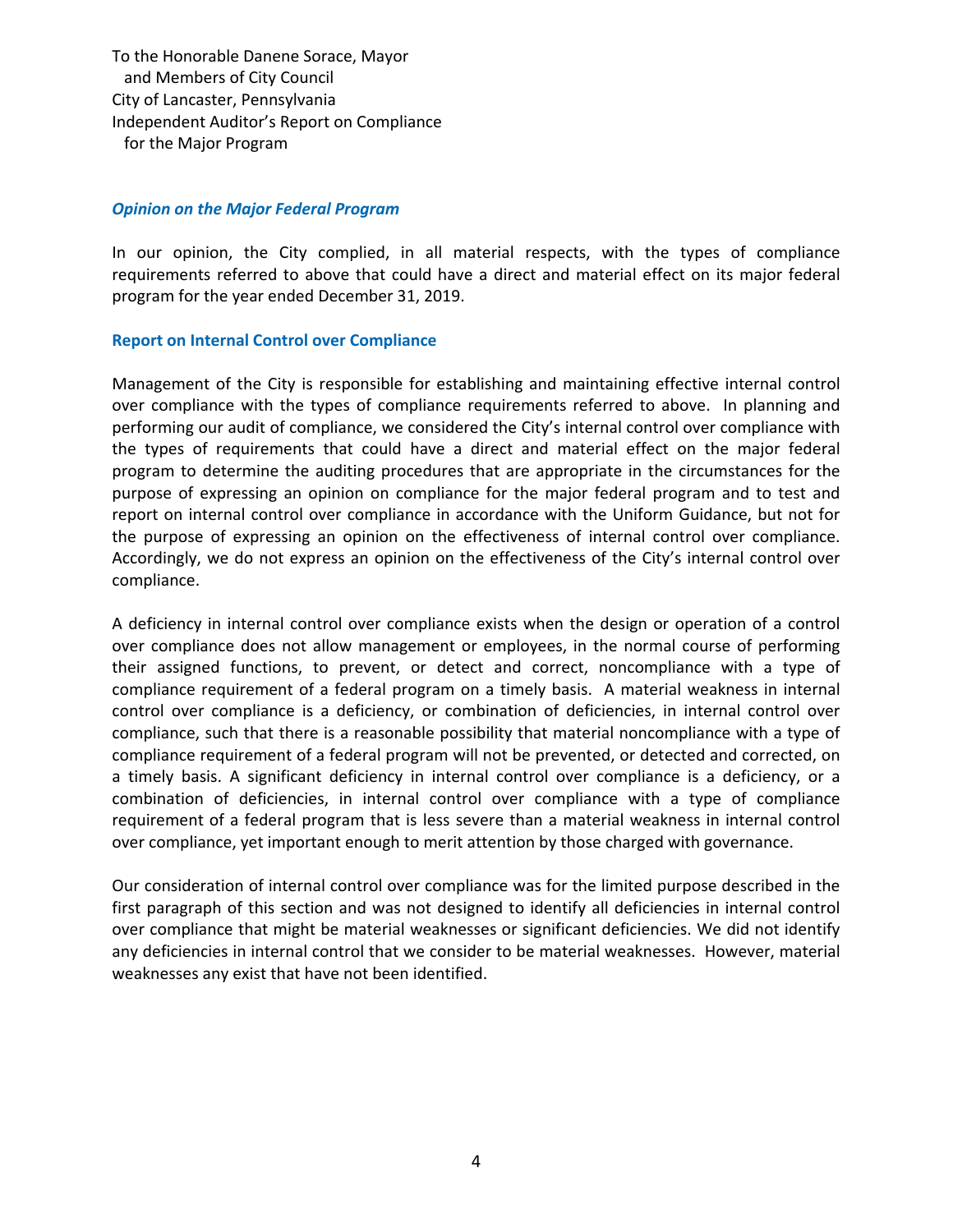To the Honorable Danene Sorace, Mayor and Members of City Council City of Lancaster, Pennsylvania Independent Auditor's Report on Compliance for the Major Program

### **Report on Schedule of Expenditures of Federal Awards Required by the Uniform Guidance**

We have audited the financial statements of the governmental activities, the business-type activities, the aggregate discretely presented component units, each major fund, and the aggregate remaining fund information of the City as of and for the year ended December 31, 2019, and the related notes to the financial statements, which collectively comprise the City's basic financial statements. We issued our report thereon dated August 27, 2020, which contained unmodified opinions on those financial statements. We did not audit the financial statements of the Lancaster Industrial Development Authority, the Lancaster Recreation Commission, the Redevelopment Authority of the City of Lancaster, the Lancaster Downtown Investment District Authority, the City of Lancaster Land Bank Authority, and the City of Lancaster City Revitalization and Improvement Zone Authority. Our audit was conducted for the purpose of forming opinions on the financial statements that collectively comprise the basic financial statements. The accompanying schedule of expenditures of federal awards (schedule) is presented for purposes of additional analysis as required by the Uniform Guidance and is not a required part of the basic financial statements. Such information is the responsibility of management and was derived from and relates directly to the underlying accounting and other records used to prepare the basic financial statements. The information has been subjected to the auditing procedures applied in the audit of the financial statements and certain additional procedures, including comparing and reconciling such information directly to the underlying accounting and other records used to prepare the basic financial statements or to the basic financial statements themselves, and other additional procedures in accordance with auditing standards generally accepted in the United States of America. In our opinion, the schedule is fairly stated in all material respects in relation to the basic financial statements as a whole.

The purpose of this report on internal control over compliance is solely to describe the scope of our testing of internal control over compliance and the results of that testing based on the requirements of the Uniform Guidance. Accordingly, this report is not suitable for any other purpose.

*Maher Duessel*

Harrisburg, Pennsylvania August 27, 2020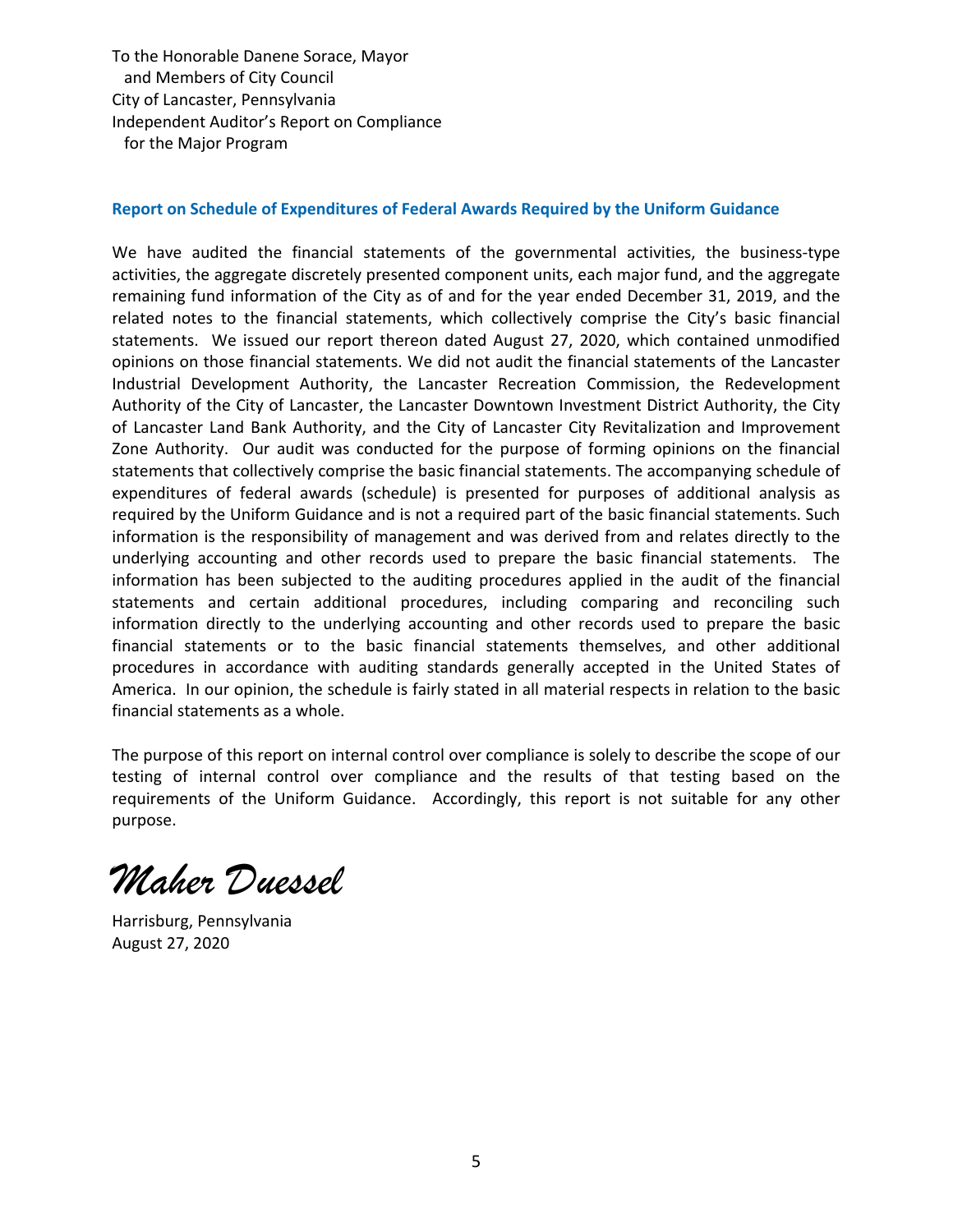### **CITY OF LANCASTER**

### SCHEDULE OF EXPENDITURES OF FEDERAL AWARDS

### YEAR ENDED DECEMBER 31, 2019

|                                                                                                                      |        | Federal     | Grant            |                       |                     |              |                  |
|----------------------------------------------------------------------------------------------------------------------|--------|-------------|------------------|-----------------------|---------------------|--------------|------------------|
| <b>Federal Grantor</b>                                                                                               | Source | <b>CFDA</b> | Pass-Through     | Period Beginning/     |                     |              | Payments Made    |
| <b>Project Title</b>                                                                                                 | Code   | Number      | Grantor's Number | <b>Ending Date</b>    | <b>Grant Amount</b> | Expenditures | to Subrecipients |
| U.S. Department of Agriculture:<br>Passed through the PA Department of Conservation<br>and Natural Resources:        |        |             |                  |                       |                     |              |                  |
| <b>Forest Health Protection</b>                                                                                      |        | 10.680      | 41000523148      | 12/2/2019-7/1/2021    | \$<br>21,409        | \$<br>11,579 | \$               |
| Cooperative Forestry Assistance                                                                                      | D      | 10.664      | 1301-17-055725   | 07/01/17-06/30/19     | 31,650              | 3,995        |                  |
| Total U.S. Department of Agriculture                                                                                 |        |             |                  |                       |                     | 15,574       |                  |
| U.S. Department of Housing and Urban Development:<br><b>CDBG - Entitlement Grants Cluster:</b>                       |        |             |                  |                       |                     |              |                  |
| <b>Community Development Block Grant</b>                                                                             | D      | 14.218      | B-17-MC-42-0010  | 01/01/17-12/31/17     | 1,594,384           | 23,740       |                  |
| <b>Community Development Block Grant</b>                                                                             | D      | 14.218      | B-18-MC-42-0010  | 01/01/18-12/31/18     | 1,679,235           | 1,679,235    | 111,919          |
| <b>Community Development Block Grant</b>                                                                             | D      | 14.218      | B-19-MC-42-0010  | 01/01/19-12/31/19     | 1,660,779           | 31,525       | 6,250            |
| Subtotal CDBG - Entitlement Grants Cluster                                                                           |        |             |                  |                       |                     | 1,734,500    | 118,169          |
| Passed through the County of Lancaster:                                                                              |        |             |                  |                       |                     |              |                  |
| HOME Investment Partnerships Program                                                                                 |        | 14.239      | M-19-DC-42-0210  | 01/01/19-12/31/19     | 542,178             | 36,088       |                  |
| <b>Emergency Solutions Grant Program</b>                                                                             | D      | 14.231      | E-18-MC-42-0010  | 07/01/18-06/30/19     | 139,155             | 83,956       | 79,484           |
| <b>Emergency Solutions Grant Program</b>                                                                             | D      | 14.231      | E-19-MC-42-0010  | 07/01/19-06/30/20     | 142,487             | 15,497       | 10,967           |
| Subtotal 14.231                                                                                                      |        |             |                  |                       |                     | 99,453       | 90,451           |
| Lead-Based Paint Hazard Control in<br>Privately-Owned Housing                                                        | D      | 14.900      | PAHLB0627-16     | 03/01/17-02/01/19     | 1,330,295           | 552,871      |                  |
| Passed through the PA Department of Health:<br>Passed through Lawrence County:<br>Lead-Based Paint Hazard Control in |        |             |                  |                       |                     |              |                  |
| Privately-Owned Housing                                                                                              |        | 14.900      | PALHB0701-18     | 04/15/2019-09/14/2022 | 431,650             | 55,497       |                  |
| Subtotal 14.900                                                                                                      |        |             |                  |                       |                     | 608,368      |                  |
| Total U.S. Department of Housing and<br>Urban Development                                                            |        |             |                  |                       |                     | 2,478,409    | 208,620          |
| U.S. Department of Interior:<br>Passed through the PA Historical and<br><b>Museum Commission:</b>                    |        |             |                  |                       |                     |              |                  |
| Historic Preservation Fund - Grants-In-Aid                                                                           |        | 15.904      | ME-61804         | 08/01/18 - 07/31/19   | 13,400              | 6,170        |                  |
| Historic Preservation Fund - Grants-In-Aid                                                                           |        | 15.904      | ME-61902         | 08/01/19-07/31/20     | 8,000               | 2,117        |                  |
| Subtotal 15.904                                                                                                      |        |             |                  |                       |                     | 8,287        |                  |
| Total U.S. Department of Interior                                                                                    |        |             |                  |                       |                     | 8,287        |                  |
|                                                                                                                      |        |             |                  |                       |                     |              | (Continued)      |

See accompanying note to schedule of expenditures of federal awards.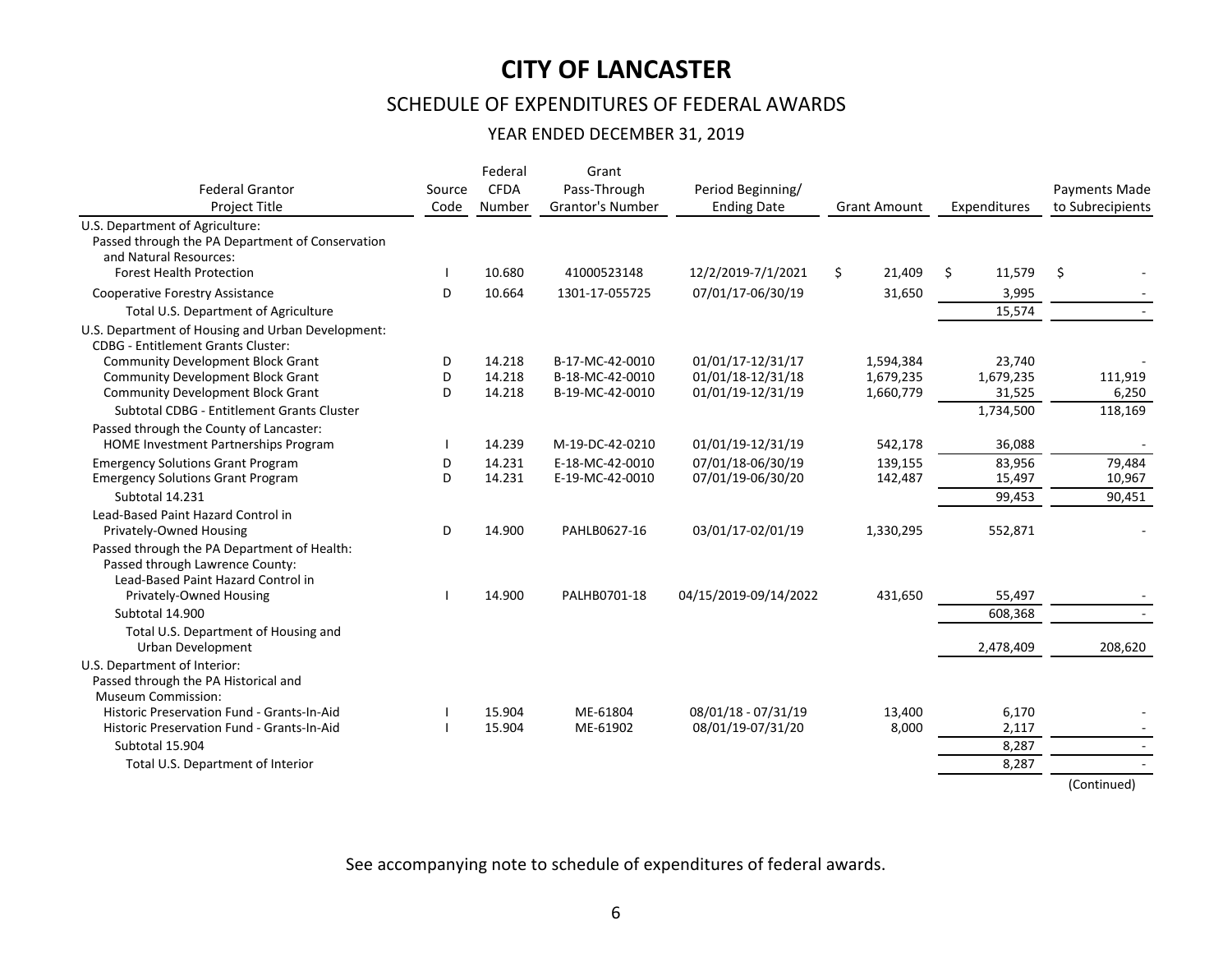### **CITY OF LANCASTER**

### SCHEDULE OF EXPENDITURES OF FEDERAL AWARDS

YEAR ENDED DECEMBER 31, 2019 (Continued)

|                                                                                                                                                                                                                                                                                                                                                                                                              |        | Federal          | Grant                |                                          |                     |                                        |                  |
|--------------------------------------------------------------------------------------------------------------------------------------------------------------------------------------------------------------------------------------------------------------------------------------------------------------------------------------------------------------------------------------------------------------|--------|------------------|----------------------|------------------------------------------|---------------------|----------------------------------------|------------------|
| <b>Federal Grantor</b>                                                                                                                                                                                                                                                                                                                                                                                       | Source | <b>CFDA</b>      | Pass-Through         | Period Beginning/                        |                     |                                        | Payments Made    |
| Project Title                                                                                                                                                                                                                                                                                                                                                                                                | Code   | Number           | Grantor's Number     | <b>Ending Date</b>                       | <b>Grant Amount</b> | Expenditures                           | to Subrecipients |
| U.S. Department of Justice:                                                                                                                                                                                                                                                                                                                                                                                  |        |                  |                      |                                          |                     |                                        |                  |
| Edward Byrne Memorial Justice Assistance Grant                                                                                                                                                                                                                                                                                                                                                               | D      | 16.738           | 2018-DJ-BX-0885      | 10/01/17-09/30/21                        | 44,943              | 44,943                                 |                  |
| Passed through the Pennsylvania Commission                                                                                                                                                                                                                                                                                                                                                                   |        |                  |                      |                                          |                     |                                        |                  |
| on Crime and Delinquency:                                                                                                                                                                                                                                                                                                                                                                                    |        |                  |                      |                                          |                     |                                        |                  |
| Body Worn Cameral Policy and Implementation                                                                                                                                                                                                                                                                                                                                                                  |        | 16.835           | 2018-BW-01-30435     | 01/01/19-12/31/20                        | 225,000             | 133,980                                |                  |
| Total U.S. Department of Justice                                                                                                                                                                                                                                                                                                                                                                             |        |                  |                      |                                          |                     | 178,923                                |                  |
| U.S. Environmental Protection Agency:                                                                                                                                                                                                                                                                                                                                                                        |        |                  |                      |                                          |                     |                                        |                  |
|                                                                                                                                                                                                                                                                                                                                                                                                              |        |                  |                      |                                          |                     |                                        |                  |
|                                                                                                                                                                                                                                                                                                                                                                                                              |        |                  |                      |                                          |                     |                                        |                  |
| Chesapeake Bay Program                                                                                                                                                                                                                                                                                                                                                                                       |        | 66.466           | 16003                | 05/16/18 - 05/15/19                      | 30,000              | 9,243                                  |                  |
| Subtotal 66.466                                                                                                                                                                                                                                                                                                                                                                                              |        |                  |                      |                                          |                     | 12,811                                 |                  |
| U.S. Department of Transportation:                                                                                                                                                                                                                                                                                                                                                                           |        |                  |                      |                                          |                     |                                        |                  |
| Passed through the Pennsylvania Department of                                                                                                                                                                                                                                                                                                                                                                |        |                  |                      |                                          |                     |                                        |                  |
|                                                                                                                                                                                                                                                                                                                                                                                                              |        |                  |                      |                                          |                     |                                        |                  |
|                                                                                                                                                                                                                                                                                                                                                                                                              |        |                  |                      |                                          |                     |                                        |                  |
|                                                                                                                                                                                                                                                                                                                                                                                                              |        |                  |                      |                                          |                     |                                        |                  |
|                                                                                                                                                                                                                                                                                                                                                                                                              |        |                  |                      |                                          |                     |                                        |                  |
|                                                                                                                                                                                                                                                                                                                                                                                                              |        |                  |                      |                                          |                     |                                        | 208,620          |
| Legend:                                                                                                                                                                                                                                                                                                                                                                                                      |        |                  |                      |                                          |                     |                                        | (Concluded)      |
|                                                                                                                                                                                                                                                                                                                                                                                                              |        |                  |                      |                                          |                     |                                        |                  |
|                                                                                                                                                                                                                                                                                                                                                                                                              |        |                  |                      |                                          |                     |                                        |                  |
| Passed through the National Fish and Wildlife<br>Foundation:<br>Chesapeake Bay Program<br>Transportation:<br>Highway Planning and Construction Cluster:<br><b>Highway Planning and Construction</b><br>Total Highway and Planning Construction Cluster<br><b>Total Expenditures of Federal Awards</b><br>Direct Funding<br>D.<br>- Indirect Funding<br>Catalog of Federal Domestic Assistance<br><b>CFDA</b> |        | 66.466<br>20.205 | 4100074159<br>106630 | 06/01/16 - 06/30/19<br>08/16/17-12/31/19 | 200,000<br>977,000  | 3,568<br>24,005<br>24,005<br>2,718,009 |                  |

See accompanying note to schedule of expenditures of federal awards.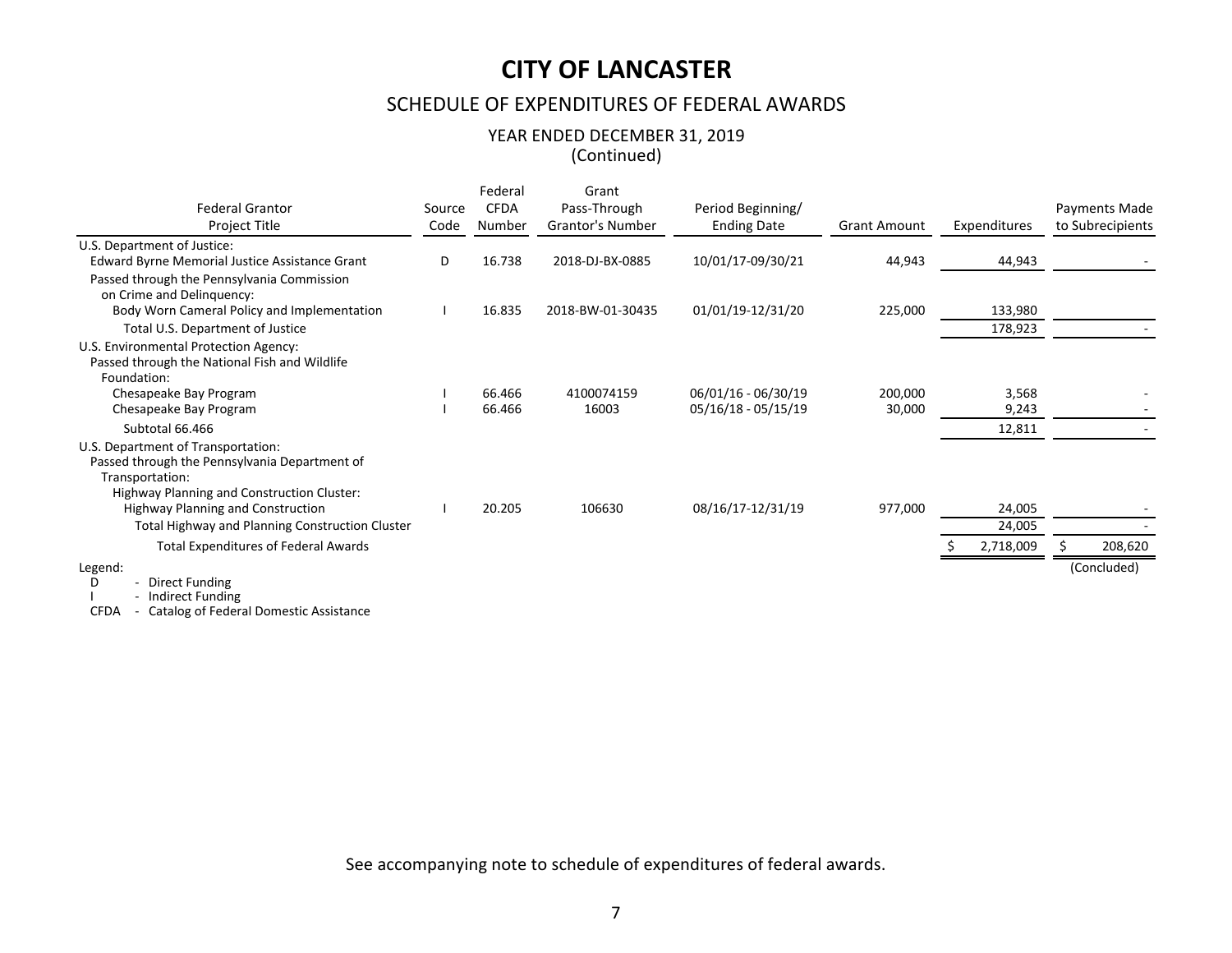### NOTE TO SCHEDULE OF EXPENDITURES OF FEDERAL AWARDS

YEAR ENDED DECEMBER 31, 2019

### **1. Basis of Presentation and Summary of Significant Accounting Policies**

The accompanying schedule of expenditures of federal awards (Schedule) includes the federal grant activity of the City of Lancaster (City) and is presented on the modified accrual basis of accounting. The information in this Schedule is presented in accordance with the requirements of Title 2 U.S. *Code of Federal Regulations* (CFR) Part 200, *Uniform Administrative Requirements, Cost Principles, and Audit Requirements for Federal Awards* (Uniform Guidance). Therefore, some amounts presented in this Schedule may differ from amounts presented in, or used in the preparation of, the City's financial statements.

Such expenditures are recognized following the cost principles contained in the Uniform Guidance, wherein certain types of expenditures are not allowable or are limited as to reimbursement.

The City has not elected to use the 10-percent de minimis indirect cost rate, as allowed under the Uniform Guidance.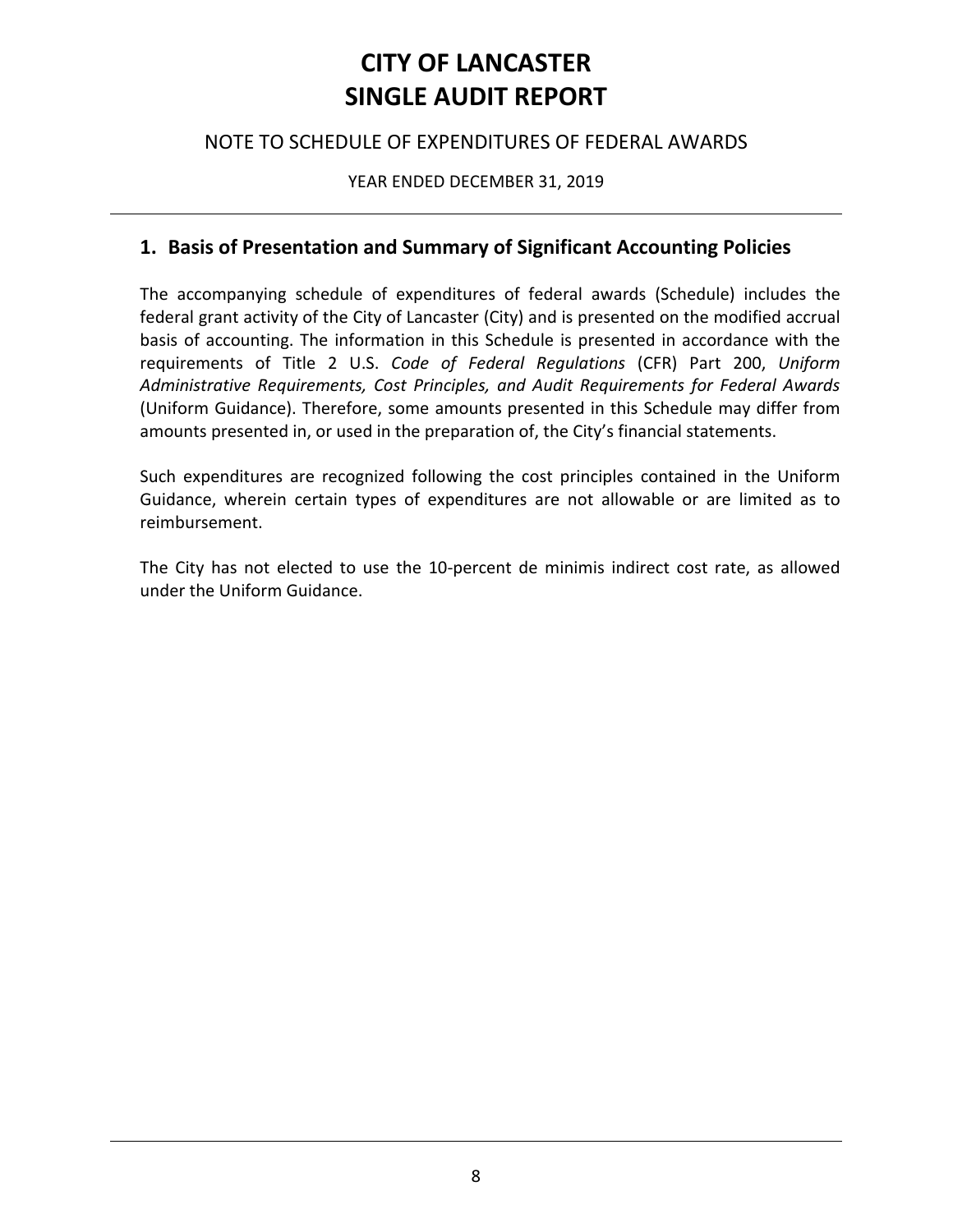### SCHEDULE OF FINDINGS AND QUESTIONED COSTS

YEAR ENDED DECEMBER 31, 2019

### I. Summary of Audit Results

- 1. Type of auditor's report issued: Unmodified, prepared in accordance with Generally Accepted Accounting Principles
- 2. Internal control over financial reporting:

| Material weakness(es) identified? $\boxtimes$ yes $\Box$ no |                                                                               |  |  |  |  |  |  |  |  |
|-------------------------------------------------------------|-------------------------------------------------------------------------------|--|--|--|--|--|--|--|--|
|                                                             | Significant deficiency(ies) identified that are not considered to be material |  |  |  |  |  |  |  |  |
| weakness(es)? $\Box$ yes $\boxtimes$ none reported          |                                                                               |  |  |  |  |  |  |  |  |

- 3. Noncompliance material to financial statements noted?  $\boxtimes$  yes  $\Box$  no
- 4. Internal control over major programs:

| Material weakness(es) identified? $\Box$ yes $\boxtimes$ no |                                                                               |  |  |  |  |  |  |  |  |
|-------------------------------------------------------------|-------------------------------------------------------------------------------|--|--|--|--|--|--|--|--|
|                                                             | Significant deficiency(ies) identified that are not considered to be material |  |  |  |  |  |  |  |  |
|                                                             | weakness(es)? $\Box$ yes $\boxtimes$ none reported                            |  |  |  |  |  |  |  |  |

- 5. Type of auditor's report issued on compliance for major programs: Unmodified
- 6. Any audit findings disclosed that are required to be reported in accordance with 2 CFR section 200.516(a)?  $\Box$  yes  $\boxtimes$  no
- 7. Major Programs:

CFDA Numbers Name of Federal Program or Cluster 14.218 CDBG- Entitlement Grants Cluster

- 8. Dollar threshold used to distinguish between type A and type B programs: \$750,000
- 9. Auditee qualified as low-risk auditee?  $\Box$  yes  $\boxtimes$  no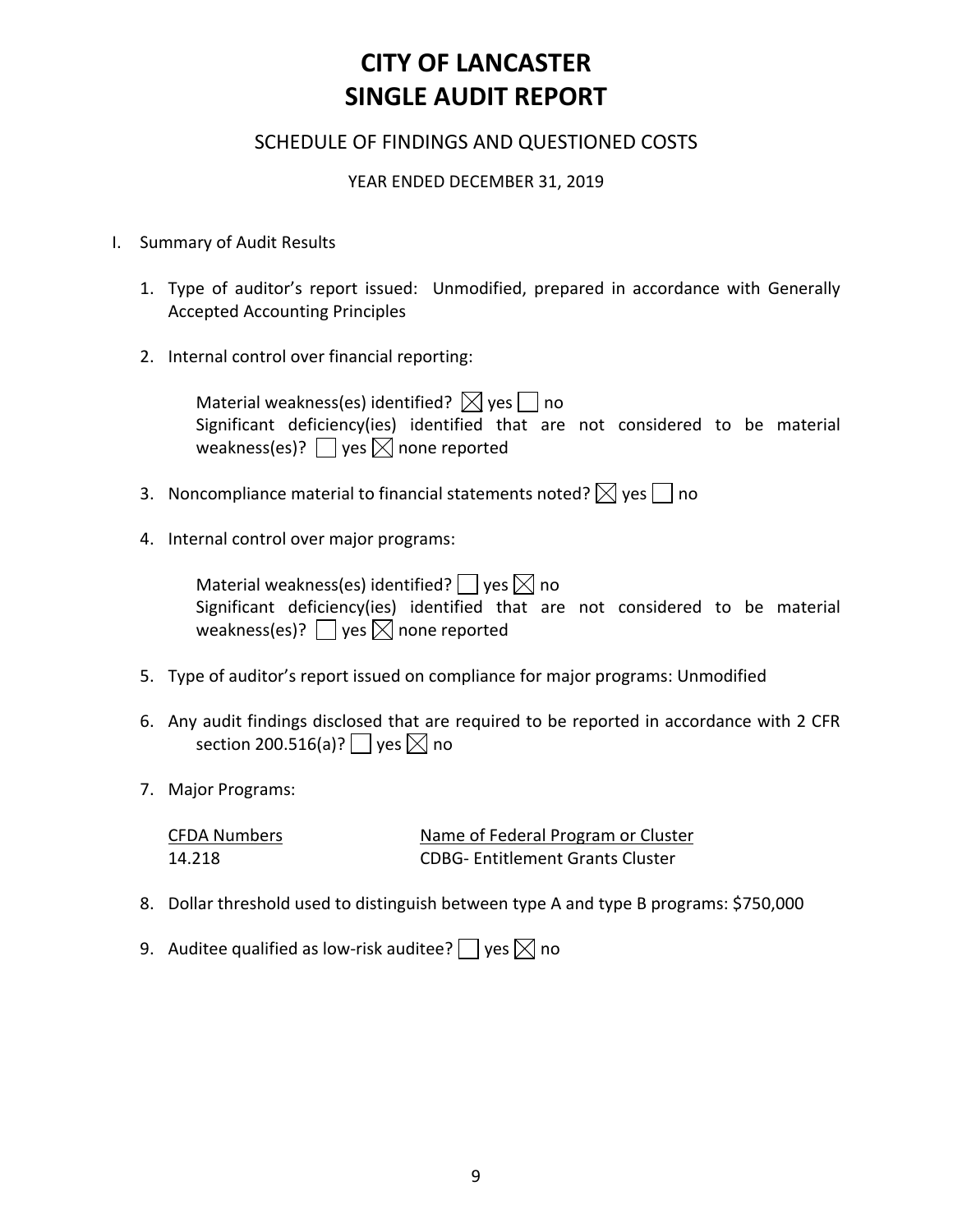### SCHEDULE OF FINDINGS AND QUESTIONED COSTS

### YEAR ENDED DECEMBER 31, 2019

II. Findings related to the financial statements which are required to be reported in accordance with GAGAS.

Control Deficiency: Material Weakness

### **Finding 2019-001: Material Adjustments**

*Condition:* Capital asset additions were recorded without incurring the associated capital expenditures. Property taxes levied for 2019 and collected within 60 days subsequent to yearend were not recorded as revenue.

*Criteria:* In accordance with accounting principles generally accepted in the United States of America, capital asset additions should be recorded in the same period in which the capital expenditures were incurred. In governmental funds, property tax revenue should be reported in the year levied, unless the taxes are not received within 60 days subsequent to year-end.

*Cause:* Adequate review of financial information was not preformed.

*Effect:* Capital assets in the City's Sewer Fund were overstated by \$1,011,271 as of December 31, 2019. Unavailable tax revenue in the City's General Fund was overstated and property taxes were understated by \$317,098 for the year ending December 31, 2019. Audit adjustments were proposed and accepted by management to correct the financial statements.

*Recommendation:* We recommend that the City implement procedures for adequate review of financial information to ensure that only expenses incurred during the current year are capitalized and that property tax receipts collected subsequent to year-end are properly recorded.

*Views of Responsible Officials*: Management agrees with this finding. In the case of both the capital asset additions and the property tax issues, these errors were not identified through our internal oversight process at closing due to staff scheduling issues.

III. Findings and questioned costs for federal awards.

### **None Noted**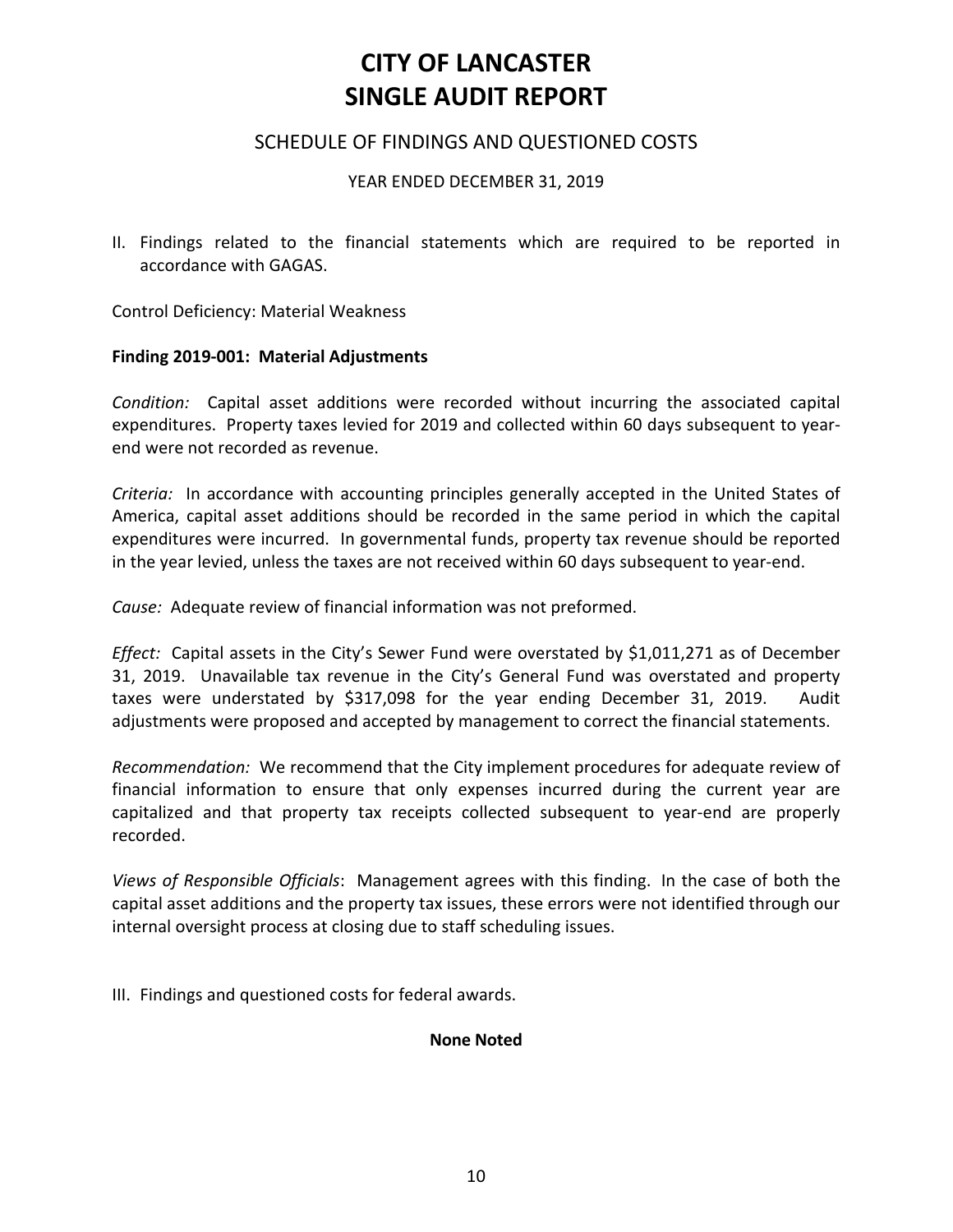### SUMMARY SCHEDULE OF PRIOR AUDIT FINDINGS

### YEAR ENDED DECEMBER 31, 2019

I. Findings related to the financial statements which are required to be reported in accordance with GAGAS.

#### **None noted.**

II. Findings and questioned costs for federal awards.

### **Finding 2018-001 – Procurement**

U.S. Department of Housing and Urban Development (HUD) – Lead-Based Paint Hazard Control in Privately-Owned Housing (CFDA #14.900), U.S. Department of Transportation – Highway Planning and Construction Cluster (CFDA# 20.205)

*Condition:* The City of Lancaster (City) did not have a written procurement policy to properly implement all the requirements of 2 CFR section 200.318 through 200.326 of Title 2 U.S. *Code of Federal Regulations* Part 200, *Uniform Administrative Requirements, Cost Principles, and Audit Requirements for Federal Awards* (Uniform Guidance). Implementation of these requirements was effective January 1, 2018.

*Recommendation:* The City should ensure compliance with Uniform Guidance within the respective implementation dates. Further, the City should evaluate the current written procurement policy to ensure that the policy includes all requirements of 2 CFR section 200.318 through 200.326.

*Current Status*: The City adopted a written procurement policy.

### **Finding 2018-002 – Reporting**

U.S. Department of Transportation – Highway Planning and Construction Cluster (CFDA #20.205)

*Condition*: The City provided a Schedule of Expenditures of Federal Awards (SEFA). However, the SEFA was not materially accurate. A material adjustment was made to the Highway Planning and Construction Cluster to accurately report expenditures of federal funds for the year ended December 31, 2018.

*Recommendation*: We recommend that the City implement procedures to ensure that all federal expenditures are included on the SEFA.